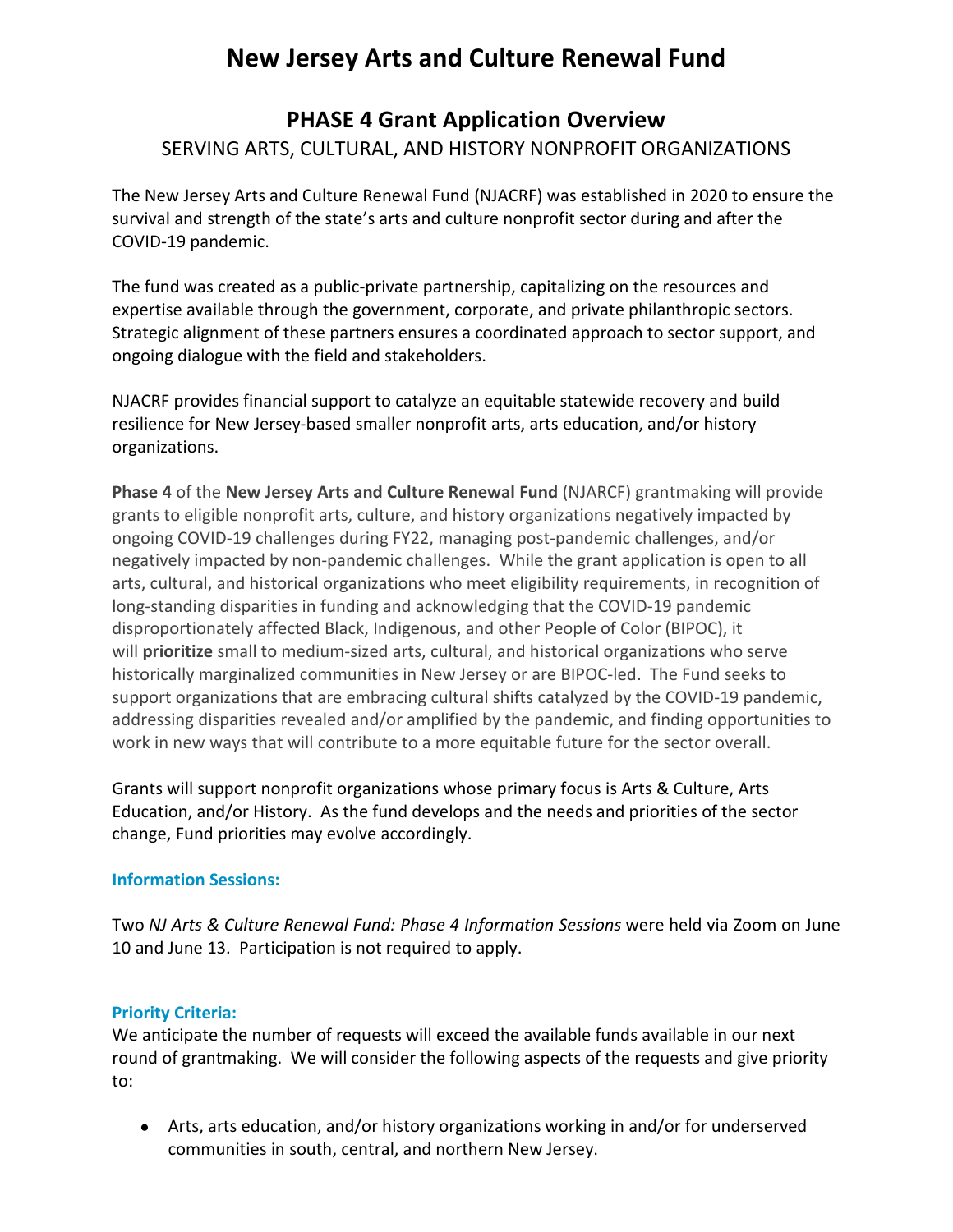- Organizations with a demonstrated commitment to equity and serving communities most vulnerable to the impact of various sector disruptions and/or pursuing social justice work through arts, arts education, or history programming.
- Organizations with leadership of color on staff and board and those making intentional efforts and tangible progress to diversify their staff and governance.
- Organizations that are reimagining what their work and mission will look like in the future in response to new demands, instead of replicating past programming.
- Organizations that have developed new partnerships or built on existing ones to have greater impact.

#### **Who is Eligible:**

#### **We will accept applications from organizations that meet the following eligibility requirements. The applicant must:**

- $\bullet$  be incorporated in New Jersey as a 501(c)(3) and serve New Jersey communities;
- employ at least one year-round, part-time, paid employee or unpaid year-round parttime person (dedicated volunteer) working a minimum of 20 hours per week in an administrative or a combined administrative/artistic leadership role (Please note, a part-time primarily artistic employee does not meet this eligibility requirement.)
- have a primary mission focused on arts, arts education, or history;
- be in operation for a minimum of two years prior to the application;
- have pre-COVID budget expenditures of \$5 Million or less

## *Please Note: NJACRF grantees from previous grant rounds are eligible to apply in Phase IV.*

#### **The following are not eligible for this funding opportunity (though can be an application partner):**

- Organizations without a dedicated staff member or dedicated volunteer to oversee administrative activities.
- Local, state, or federal government agencies.
- Organizations that offer arts or history programming but whose mission is not primarily arts, arts education, or history, such as social services or community development organizations, zoos, science centers, and botanical gardens.
- Stand-alone or one-time festivals, conferences, or other events. Stand-alone publications, films/videos, or websites.
- Religious organizations.
- Groups that are legally, financially, or operationally part of a larger institution, e.g., the art department of a college.
- Colleges, universities, or Pre-K to 12 educational institutions
- Organizations with budget expenditures of over \$5 Million

## **Grant Parameters**

- Organizations can apply for up to \$50,000 for General Operating Support.
- Award amounts will take into consideration the organization's total operational budget
- Applicants will be required to submit an application and budget via Princeton Area Community Foundation's grant portal at njartsculture.org.
- If awarded a grant, grantees will be required to complete a short report outlining use of funds one year after the grant is awarded.